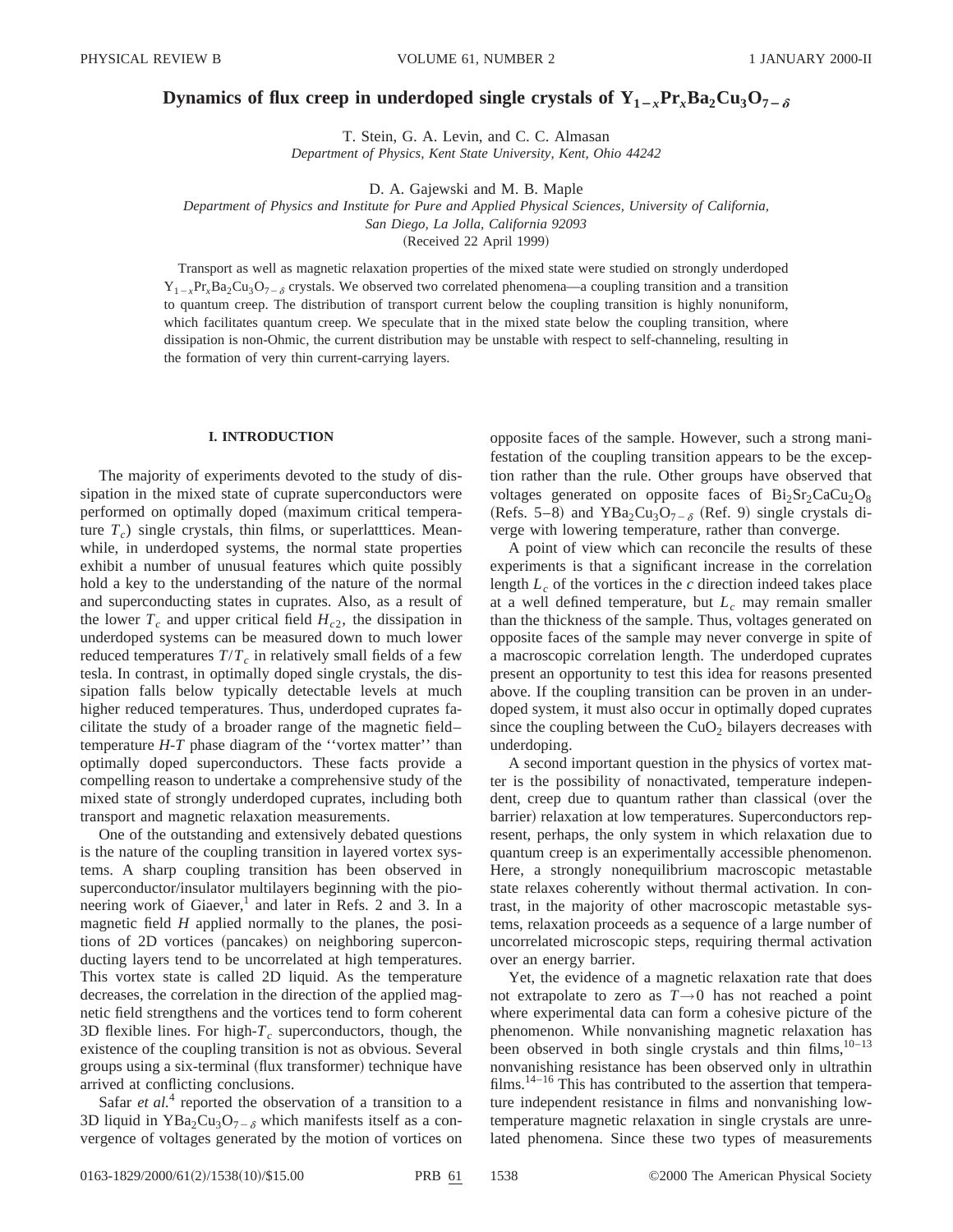involve different ranges of current (small currents in transport and large currents, close to the critical current  $J_c$ , in magnetic relaxation), they are open to alternative interpretations, not related to quantum creep. For example, Gerber and Franse<sup>17</sup> have argued that nonvanishing magnetic relaxation at low temperatures may result from self-heating, so that the local temperature of the sample is higher than that of the ambient.

The best way to address these issues is to conduct both types of measurements on the same system. A signature of a temperature independent creep appearing in both transport and magnetic relaxation measurements at the same temperature would be convincing proof that this phenomenon is not an artifact and reflects a fundamental change in the relaxation process.

The strongly underdoped  $Y_{1-x}Pr_xBa_2Cu_3O_{7-\delta}(T_c \approx 17)$  $-21$  K) system is an excellent candidate for this study. One interesting aspect of this low  $T_c$  system is that its normal state, revealed by the suppression of superconductivity by magnetic field, is a two-dimensional insulator.<sup>18</sup> The reduced dissipation in the normal core of a vortex (due to a large normal-state resistivity  $\rho_n$ ) increases the mobility of the vortices<sup>19</sup> and, therefore, favors quantum tunneling.<sup>20–22</sup> Thus, in such an insulator-superconductor material we can expect that the transition from thermally activated to quantum creep takes place at higher temperatures than in conventional superconductors or in more metallic cuprates with higher  $T_c$ .

In addition, as shown below, this insulatorsuperconductor system provides an example of a drastic departure from the current theoretical understanding of the quantum creep phenomenon. Extrapolation of the theoretical results for dirty superconductors leads to the conclusion that the zero temperature magnetic relaxation rate scales with the zero temperature normal state conductivity  $\sigma_n$ . Contrary to this, as shown below, the magnetic relaxation rate of  $Y_{0.47}Pr_{0.53}Ba_2Cu_3O_{7-\delta}$  remains finite in spite of  $\sigma_n(T) \rightarrow 0$ at *T*→0.

We reported the observation of quantum creep in  $Y_{1-x}Pr_xBa_2Cu_3O_{7-\delta}$  crystals in a recent paper.<sup>23</sup> In this paper, we present more data and an extended analysis of both transport and magnetic relaxation measurements on two strongly underdoped single crystals of  $Y_{0.47}Pr_{0.53}Ba_2Cu_3O_{7-\delta}$  with  $T_c \approx 17$  and 21 K, respectively. The two twinned single crystals were grown by a self-flux technique as described elsewhere.<sup>24</sup> Typical dimensions are  $0.8 \times 0.5 \times 0.015$  mm<sup>3</sup>, with the *c* axis of the crystals oriented along the smallest dimension.

By performing transport measurements as a function of applied current *I* and magnetic field *H*, we demonstrate the existence of a current independent coupling transition temperature  $T^*(H)$  preceding the crossover to quantum creep. The dissipation is Ohmic above *T*\* and non-Ohmic below *T*\*. A picture that arises from these observations is that the sample, at  $T \leq T^*$ , is divided into two macroscopic regions: a layer near the primary face (where the current contacts are located) which carries most of the transport current, and the rest of the sample which remains mostly undisturbed by the current. Inside these layers the vortices are coupled, with the correlation length comparable to the thickness of the respective layer. On the other hand, these two macroscopic regions



FIG. 1. Primary  $V_p$  and secondary  $V_s$  voltages normalized to the total current *I* and magnetic field *H* plotted vs 1/*T* for five magnetic fields  $(0.2, 0.4, 0.6, 0.8,$  and 1 T). The slope decreases with increasing field which is parallel to the *c* axis. Inset: Contact configuration used in our measurements.

are decoupled from each other. As a result, the ratio  $V_p/V_s$ of the primary to the secondary voltage increases with decreasing temperature several orders of magnitude over its value in the normal state.

The crossover to temperature independent (quantum) creep takes place at  $T=T_q(H) < T^*(H)$  and only in the top (current-carrying) layer; the rest of the sample continues to exhibit thermally activated creep. This leads us to the conclusion that the upper layer has a thickness of only a few unit cells, similar to ultrathin films and multilayers, the only other systems in which quantum creep has been observed in transport. Outside this region, the vortices have much greater length, which suppresses quantum tunneling because the probability of tunneling decreases exponentially with the length of the tunneling segment. We argue below that the formation of one or several very thin channels that carry a current density much greater than average may be a result of non-Ohmic dissipation below *T*\* which can lead to an instability of the current distribution with respect to selfchanneling.

In order to confirm that the *T*-independent dissipation is due to quantum tunneling, we performed magnetic relaxation measurements on a similar crystal of  $Y_{1-x}Pr_xBa_2Cu_3O_{7-\delta}$ . The results show a transition to *T*-independent relaxation rate at approximately the same temperature  $T_q(H)$  as in transport. In addition, we were able to determine the characteristic relaxation time which characterizes the rate of relaxation uninhibited by the lack of thermal energy. The value of this "escape time"  $\sim$  1 s indicates that the relaxation of the magnetic moment is governed by the diffusion of vortices from the bulk to the outer edge of the sample.

# **II. TRANSPORT MEASUREMENTS**

Transport measurements were performed using the ''flux transformer'' contact configuration (the inset to Fig. 1). The current *I* was injected through the contacts on one face of the sample and the voltage drops between contacts on the same (primary voltage  $V_p$ ) and the opposite (secondary voltage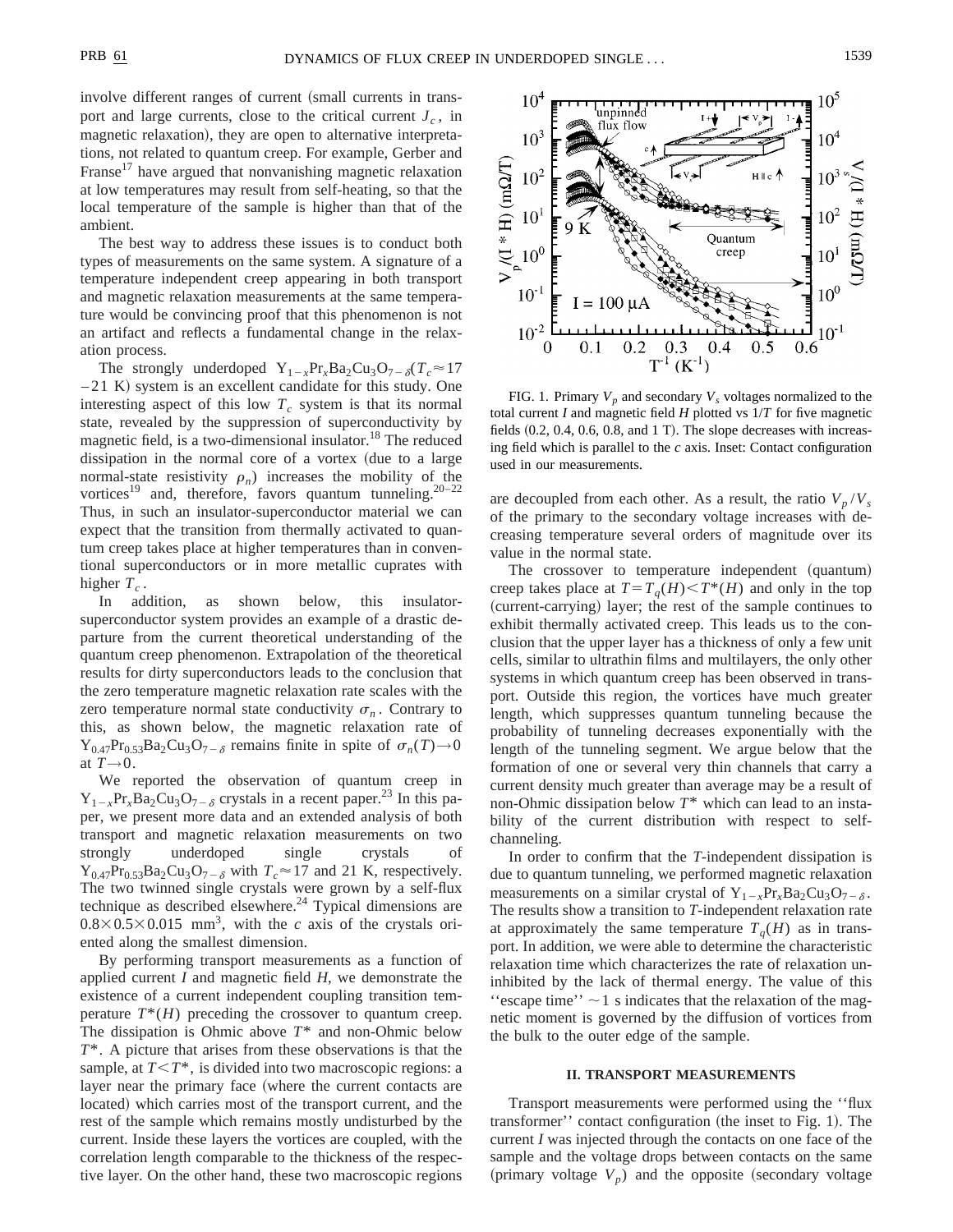*V<sub>s</sub>*) faces were measured for temperature, total current, and magnetic field applied parallel to the *c* axis of the crystal in the ranges of 1.9 K $\leq$  T $\leq$  20 K, 0.3  $\mu$ A $\leq$ I $\leq$ 2 mA, and 0.2  $T \leq H \leq 9$  T. The single crystal, cleaved into a bar-shaped sample, was mounted on a single-crystal MgO substrate. (MgO and YBa<sub>2</sub>Cu<sub>3</sub>O<sub>7- $\delta$ </sub> have similar coefficients of thermal expansion.) The eight electrodes were fabricated by bonding 2 mil Au wire to the sample with Ag paste. A typical contact resistance was 2  $\Omega$  or less. The mean-field superconducting transition temperature  $T_{c0} \approx 16.9$  K was determined from the temperature dependence of the in-plane electrical resistance  $R(T)$  measured in a magnetically shielded environment  $(H<10^{-2} \text{ G})$  with a low transport current density ( $<$ 10 A/cm<sup>2</sup>) by using the 2D Coulomb gas model.<sup>25</sup> At  $T_{c0}$  ( $\simeq$  16.9 K) the resistance of the sample is 90% that of the normal state value.

## **A. Thermally assisted creep**

Figure 1 gives an overall view of the temperature and field dependence of the primary  $V_p$  and secondary  $V_s$  voltages. These voltages are normalized to the current and field. The convergence of these curves at  $T \approx 9$  K indicates a regime where the dissipation is due to the free motion of vortices. At lower temperatures, both resistances exhibit activated *T* dependence with field-dependent activation energies. Due to the resistive anisotropy of the crystal, greater current flows near the primary face so that  $V_p > V_s$  in both the normal and mixed states. At even lower  $\overline{T}$ , the primary voltage becomes *T* independent indicating onset of quantum creep while the secondary voltage remains thermally activated.

At  $T \approx 9$  K, the resistance determined from both the primary and secondary voltages is proportional to the applied field, i.e.,

$$
R_i \propto R_i^n \frac{H}{H_{c2}},\tag{1}
$$

where  $R_i = R_{p,s} = V_{p,s} / I$  and  $R_i^n$  is the corresponding normal state resistance. Equation  $(1)$  describes the free flow of vortices near the upper critical field  $H_{c2}(T)$ .<sup>19</sup> Fields of 0.2 T and higher are large enough, for this sample, to shift the onset of free flux flow regime substantially below the zero field  $T_c \approx 17$  K.

The system of vortices undergoes a transition into a new state at a sharply defined temperature  $T^*(H)$  which is the *same* for both primary and secondary voltages and decreases with increasing *H* [Figs. 2(a) and 2(b)]. For  $T>T^*$ , the activation energies near the primary and secondary faces of the crystal  $[E_{p,s} \equiv -d \ln V_{p,s}/d(1/T)]$  are equal and, therefore, current independent. Below  $T^*$ , both  $E_p$  and  $E_s$  change [both  $V_{p,s}(T)$  curves acquire a different slope], but always  $E_s \geq E_p$ . The value of  $T^*$  decreases strongly with increasing field.

It is interesting that the ratio  $V_p/V_s$  which changes with temperature and field appears to scale with the values of *T*\*, as demonstrated in the inset to Fig.  $2(a)$ . Plotted versus *T*/*T*\*, the data points for different fields form a single curve. Note also that the transition to *T*-independent creep takes place at  $T=T_q \approx 0.55-0.6$  T\*. Such a strong correlation between  $T_q$  and  $T^*$  is a clear indication that the changes in



FIG. 2. Arrhenius plots of the primary  $V_p$  and secondary  $V_s$ voltages measured in two different fields and currents;  $(a)$  0.6 T and *I*=100  $\mu$ A, and (b) 1.5 T and *I*=10  $\mu$ A. Inset to 2(a): The "anisotropy''  $V_p/V_s$  plotted vs reduced temperature  $T/T^*$  for applied magnetic fields *H* of 0.2, 0.4, 0.6, 0.8, 1.0, 1.5, 2.0, 2.5, and 4.0 T.

the vortex system which occur at  $T^*$  have a strong impact on the transition to quantum creep, or, perhaps, are a prerequisite for such a transition.

Further details of the transformation at *T*\* are presented in Fig. 3, where the primary resistance  $R_p(T)$  is shown for several values of the transport current within a range of over two decades  $(1 \mu A \le I \le 250 \mu A)$ . The dissipation at *T* 



FIG. 3. Temperature dependence of the primary resistance  $V_p/I$ for different values of the total current measured in a magnetic field  $H=0.2$  T. The resistance is Ohmic above  $T^*$  and non-Ohmic below *T*\*. For clarity, the inset shows the same data for two values of current, 1  $\mu$ A and 250  $\mu$ A. The solid lines are guides to the eye.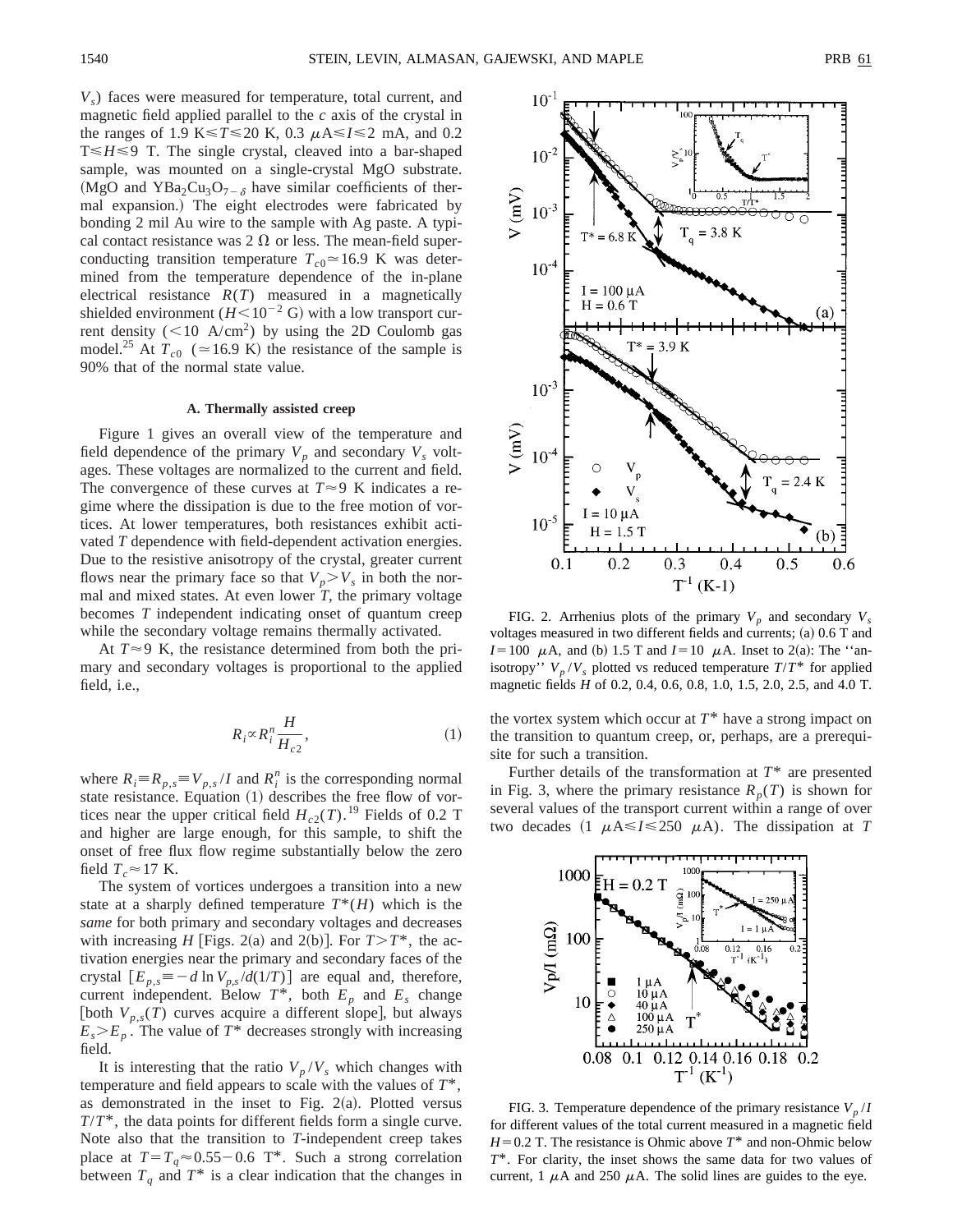

FIG. 4. Magnetic field dependence of the activation energy  $U^{2D} \equiv d \ln V_{p,s}/d(1/T)$  determined at  $T > T^*$ . The solid line is a guide to the eye.

 $\geq T^*$  is Ohmic, so that the resistance  $R_p(T)$  and activation energy  $E_p$  are current independent. However, the dissipation becomes non-Ohmic below *T*\*. At low currents, the activation energy below  $T^*$  is *greater* than above  $T^*$ , so that the curve  $R_p(1/T)$  has downward curvature. The activation energy decreases with increasing current, and, at sufficiently large currents,  $E_p(I)$  becomes smaller than it is at  $T>T^*$ . For large enough currents, therefore,  $R_p(1/T)$  acquires upward curvature. This explains the upward curvature around  $T^*$  of  $R_p(T)$  in Fig. 2(a) (large current) and its downward curvature in Fig.  $2(b)$  (smaller current). The secondary voltage  $V_s$  reflects the substantially smaller current density reaching the secondary (bottom) surface of the sample. It shows some degree of non-Ohmicity, but not as pronounced as the primary voltage.

The kink at  $T^*$  in  $R_p$  [Figs. 2(a), 2(b), and 3] is similar to that observed in four-point resistive measurements on  $Mo_{77}Ge_{33}/Ge$  and  $Mo/Si$  multilayers<sup>2,3</sup> and oxygen deficient  $YBa_2Cu_3O_{7-\delta}$  thin films.<sup>26</sup> However, the Mo<sub>77</sub>Ge<sub>33</sub>/Ge multilayers exhibit a downward curvature in  $R(T)$ ,<sup>2</sup> while the YBa<sub>2</sub>Cu<sub>3</sub>O<sub>7- $\delta$ </sub> films show an upward curvature;<sup>26</sup> the Mo/Si shows downward curvature for some samples and upward curvature for others.<sup>3</sup> The data in the inset to Fig. 3 demonstrate that the origin of this contradiction is the current dependence of the activation energy below *T*\*. The threshold current at which the curvature of  $R(T)$  changes sign is material and sample specific, which explains seemingly contradictory, in this respect, outcomes of different experiments.

Furthermore, Fig. 3 shows that the crossover temperature *T*\* is current independent. This, along with the fact that *T*\* is the same for both the primary and secondary voltages, indicates a thermodynamic transition at *T*\* rather than a kinetic phenomenon. All these results indicate that this thermodynamic transition is between a system of decoupled 2D vortices and a system of 3D vortices with the macroscopic coherence length along the direction of the magnetic field (the  $c$  axis in this case).

At  $T>T^*$ , the vortices are not coherent in the direction of the magnetic field (decoupled) and behave as  $2D$  "pancakes.'' The dissipation mechanism is activated hopping of 2D pancakes over potential barriers since the activation energies are the same for the primary and secondary surfaces in spite of the nonuniform current distribution. Figure 4 is a plot of the activation energy  $U^{2D} \equiv E_{p,s}$  versus field at *T*  $> T^*$ .  $U^{2D}(H)$  decreases monotonically with increasing field. This is expected because some of the vortices fill the deepest pinning wells. This leads, due to mutual repulsion, to a smoother potential profile (healing of the random potential) and, on average, lower activation energies for the rest of the vortices, which provide the bulk of the dissipation. The decrease of the activation energy due to healing is most pronounced at low vortex densities  $(\text{low } H)$  since the vortices heal the deepest parts of the pinning profile first. The efficiency of this process decreases at higher vortex densities (higher *H*). Correspondingly, the rate of change,  $dU^{2D}/dH$ , decreases with increasing field.

The pancake vortices form coherent lines at  $T \leq T^*$  and, hence, the activation energy increases ( $V_{p,s}$  curve downward). However, the vortex lines do not extend through the whole thickness of the sample, so that  $V_p$  remains greater than  $V_s$  and the ratio  $V_p/V_s$  even increases below  $T^*$  [see the inset to  $2(a)$ . Moreover, the activation energy decreases with increasing current and eventually becomes *smaller* than that for 2D pancake vortices  $(V_p$  acquires an upward curvature). This is clearly inconsistent with the idea that the correlation length  $L_c$  is limited by "flux cutting" processes.<sup>27</sup> If  $L_c$  along the *c* axis is destroyed by the stress due to the driving force, the activation energy would decrease with increasing current but could not become smaller than it is for 2D pancake vortices. It is obvious then, that below *T*\* a new channel of relaxation opens up and becomes dominant at sufficiently large currents.

Both the field and current dependences of the activation energy at  $T < T^*$  are consistent with a 3D plastic creep model based on dislocation mediated motion of vortices, similar with diffusion of dislocations in atomic solids, $^{28}$  with the activation energy given  $by^{28,29}$ 

$$
U_{pl}(I,B) = U_{pl}^0(B) \left[ 1 - \left( \frac{I}{I_c^{pl}} \right)^m \right],\tag{2}
$$

where *B* is the magnetic induction,  $U_{pl}^{0}(B)$  is the activation energy at  $I=0$ , and  $I_c^{pl}$  is the critical current corresponding to the plastic motion of the vortices. In the limit of small currents, the activation energy  $U_{pl}^0$  for the motion of a dislocation in a 3D vortex system can be estimated as the energy needed for the formation of a double kink over the Peierls barrier;<sup>22,29,30</sup> i.e.,

$$
U_{pl}^{0}(B) \simeq \frac{2a_0 \epsilon_0}{\gamma} = \frac{\Phi_0^2}{8\pi^2 \gamma \lambda_{ab}^2} \left(\frac{\Phi_0}{B}\right)^{1/2},
$$
 (3)

where  $\epsilon_0 = (\Phi_0/4\pi\lambda_{ab})^2$  is the line tension for a vortex aligned along the *c* axis,  $\Phi_0 = 2.07 \times 10^{-7}$  G cm<sup>2</sup> is the fluxoid quantum,  $a_0 = \sqrt{\Phi_0 / B}$  is the vortex lattice constant,  $\gamma$  $= \sqrt{\lambda_c / \lambda_{ab}}$  is the anisotropy parameter, and  $\lambda_{ab,c}$  is the penetration depth associated with screening currents flowing in the *ab* plane and *c* axis, respectively.

Figure 5(a) is a log-log plot of  $U_s^{3D}$  versus *H*, extracted from the secondary voltage  $V_s(T,H)$  where the current is very small  $(I\rightarrow 0)$ . The data exhibit an  $H^{-1/2}$  dependence which is characteristic of the motion of a dislocation in a 3D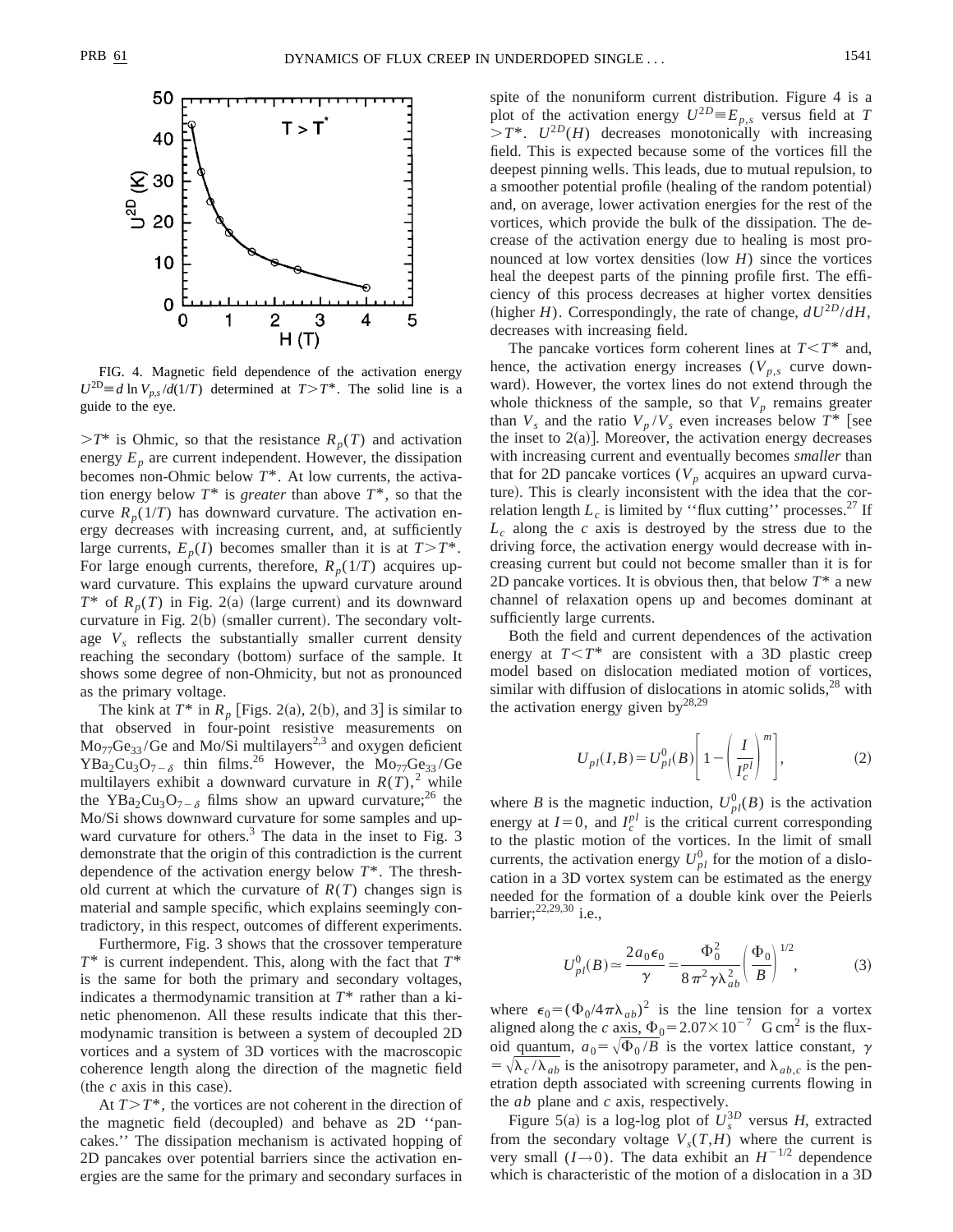

FIG. 5. Field *H* dependence of the activation energy  $U^{3D}$  determined from the secondary voltage as *d* ln  $V_s/d(1/T)$  for  $T < T^*$ . The solid line is a fit of the data to Eq.  $(3)$ . (b) Current *I* dependence of the activation energy  $U_p^{3D}$  determined from the primary voltage as *d* ln  $V_p/d(1/T)$  for  $T < T^*$  in a field  $H=0.2$  T. In the limit of small current, the value of  $U_p^{3D}$  is equal to that of  $U_s^{3D}$  determined from the secondary voltage in the same range of temperature  $T \leq T^*$ . The value of  $U^{\text{2D}}$  is also indicated by the double arrow.

vortex structure [Eq.  $(3)$ ]. Figure 5(b) displays the current dependence of the activation energy  $U_p^{3D} = E_p$  extracted from the primary voltage  $V_p(T, I)$  for  $T \leq T^*$ , measured in a magnetic field  $H=0.2$  T. The double arrow indicates the value of the current independent  $U^{2D}$  at  $T>T^*$  for the same magnetic field. Notice that  $U^{3D} > U^{2D}$  for  $I < 0.1$  mA and  $U^{3D} < U^{2D}$ for  $I > 0.1$  mA. At this threshold current,  $V_p(T)$  changes its curvature from downward open to upward open. In summary, these results show that the dissipation at  $T \leq T^*$  is determined by two parallel processes: thermally activated motion of correlated vortices (dominant at low currents) with the activation energy greater than that for a 2D vortex, and plastic motion of dislocations (dominant at higher currents) with the activation energy smaller than that for a 2D vortex.

A schematic model of the flux flow which transpires from these observations is shown in Fig. 6. The current applied through the contacts on the primary face creates a nonuniform Lorentz force acting on the vortices, which is equivalent to the application of a shear stress to a fragile solid. The shear stress triggers plastic flow which is strongest near the primary surface where the current density is greatest. On the other hand, the vortex lines near the secondary face remain



FIG. 6. Schematic representation of the current flow within the single crystal. The transport current flows mainly in the upper (shaded) layer. The vortices are coupled within each layer, but the two layers, current-carrying and "dormant" (unshaded) are decoupled from each other. The correlation length of vortices in the dormant layer is greater than that in the current-carrying layer.

relatively undisturbed. This difference of shear stress results in asymetric flux growth such that the vortices that grow from the secondary surface are longer than those that originate on the primary face. These two regions of the sample are uncoupled, yet inside each of them the vortices are coherent over macroscopic distances. In this scenario, the large resistive anisotropy measured in the mixed state results from the loss of the phase coherence only between two macroscopic regions of the sample, not between all microscopic layers (such as  $CuO<sub>2</sub>$  bilayers) as in the 2D phase at *T*  $> T^*$ .

#### **B. Quantum creep**

At lower temperatures, another transition at a field dependent temperature  $T<sub>q</sub>$  takes place [see Figs. 1, 2(a), and 2(b)]. The primary voltage  $V_p$  becomes temperature independent and scales with the applied magnetic field; i.e., the resistance curves  $R_p = V_p / I$  normalized to the magnetic field  $R_p / H$ tend to converge below  $T_q$  (Fig. 1). It is important to note that, although the secondary voltage (which represents the dissipation in the lower section of the sample) does not exhibit the transition to *T*-independent resistance, the activation energy is noticeably smaller below  $T_q$  [Figs. 2(a) and 2(b)].

Since most of the current flows in a thin layer near the primary surface, it is useful to give an estimate of the value of the sheet resistance and residual mobility:

$$
R_{\Box} = \frac{R_p b}{l}.
$$
 (4)

Here  $b \approx 0.5$  mm is the width of the sample and  $l \approx 0.3$  mm is the distance between the voltage contacts. Following the conventional treatment $31$  of the dissipation due to vortex drift, the sheet resistance can be expressed in terms of the vortex mobility  $\mu_{res}$  (the total mobility of a moving segment, not the mobility per unit length):

$$
\mu_{res} = \frac{R_{\Box}c^2}{\phi_0 H},\tag{5}
$$

where *c* is the speed of light and  $\phi_0$  is the flux quantum. For  $R_{\Box} \propto H$  (Fig. 1), the vortices below  $T_{q}$  are characterized by a finite, field independent ''residual mobility'' even in the limit  $T\rightarrow 0$ . The saturation of  $V_p$  at low temperatures persists even at the lowest current of 0.01 mA. At low currents,  $R_{\Box}$  $= \mathcal{R}H$  with  $\mathcal{R} \approx 20 \text{ m}\Omega/T = 6 \times 10^{-6}\hbar/e^2 T^{-1}$ ; the corresponding "residual mobility"  $\mu_{res} \approx 1 \times 10^{10}$  s/g.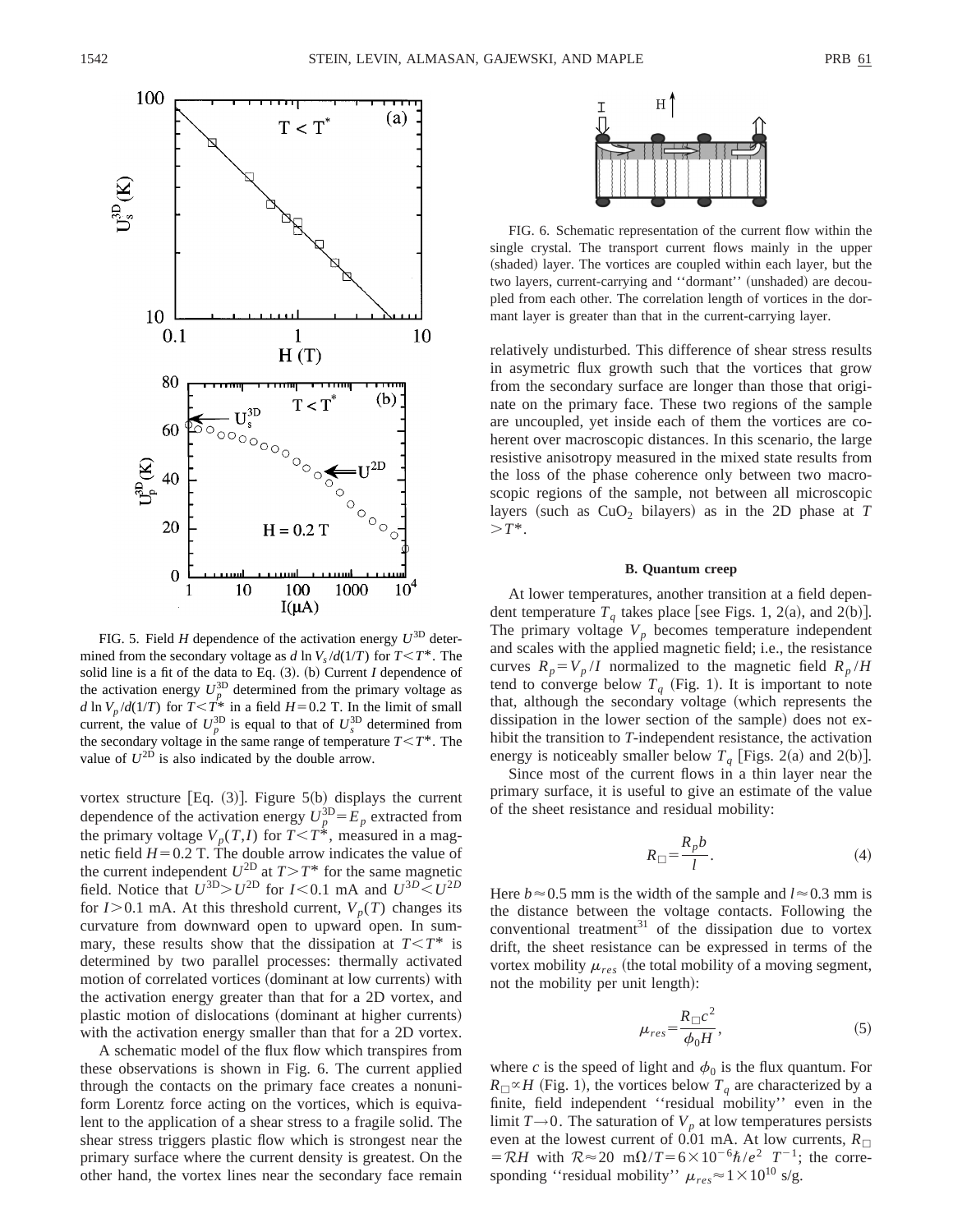

FIG. 7. Current *I* dependence of the sheet resistance  $R_{\Box}$  in the quantum creep regime for two values of magnetic field 0.2 and 0.4 T.

As shown in Fig. 7, the resistance  $R_{\Box}$  is current independent at lower currents and increases with increasing current at  $I>10$   $\mu$ A. The current dependence of  $R_{\Box}$  can be well fitted with

$$
R_{\square} = H\mathcal{R}\left(1 + \frac{I}{I_0}\right)^{1/2},\tag{6}
$$

with  $I_0 \approx 20 \mu$ A.

These observations clearly indicate that, in strongly underdoped  $Y_{1-x}Pr_xBa_2Cu_3O_{7-\delta}$ , quantum creep begins to dominate classical, thermally activated, creep at relatively high temperatures  $T_q \sim 5$  K in  $H=0.2$  T. A factor that may facilitate a transition from classical to quantum creep is the high normal state resistivity. Previously, we measured the normal state resistivity  $\rho_n(T)$  of the same sample by suppressing the superconductivity with a large magnetic field.<sup>18</sup> This showed that the normal state of this superconductor is insulating, similar to that of PrBa<sub>2</sub>Cu<sub>3</sub>O<sub>7- $\delta$ </sub>, so that  $\rho_n(T)$  $\rightarrow \infty$  as  $T \rightarrow 0$ . The reduced dissipation in the normal core of a vortex due to a large normal-state resistivity increases the mobility of the vortices $19$  and, therefore, facilitates tunneling.<sup>20</sup>

However, current theories cannot be directly applied to this system, because they predict the Euclidian action  $S_E$  of the tunneling process to scale to zero with the zero temperature normal-state conductivity; $32$  i.e.,

$$
\frac{S_E}{\hbar} \approx \frac{\hbar L_c}{e^2 \rho_n(0)},\tag{7}
$$

where  $L_c$  is the length of the tunneling segment. It is clear, however, from the small values of the sheet resistance and residual mobility,  $R_{\Box} \propto \mu_{res} \propto \exp\{-S_E/\hbar\}$ , that the Euclidian action does not tend to zero, but remains finite at  $T\rightarrow 0$ . Hence, the theory of vortex tunneling, as well as the Bardeen-Stephen treatment of viscosity must be modified for systems which have insulating normal state underlying the superconductivity. A serious discrepancy between experimental and theoretical values of viscosity was also noted in Ref. 13 by the analysis of the relaxation rate in dirty superconductors.

Previously, the quantum creep in transport measurements was observed exclusively in thin films whose thickness did not exceed 30–40 Å  $^{14-16}$  The main reason for this is the exponential decrease of the probability of tunneling with increasing correlation length along the field direction. In films, this length is restricted by the thickness of the film. Our crystals have a much greater thickness, about  $1.5 \times 10^5$  Å. However, the fact that we observe a *T* independent primary voltage  $V_p$  and a thermally activated  $V_s$  indicates that the thickness of the "upper" (current-carrying) layer (see Fig.  $6$ ) is probably self-restricted to just a few unit cells, thus facilitating tunneling of such short segments even at relatively high temperatures ( $T \approx 5$  K). The correlation length is much longer in the rest of the sample (below the current-carrying layer), comparable to the total thickness of the sample and, as a result, the vortices do not tunnel and the secondary voltage remains thermally activated (Figs. 1 and 2). It is interesting, however, that the transition to quantum creep still has an effect on the bulk of the crystal, because the activation energy determined by the slope of the secondary resistance  $\left| d \ln R_s / d(1/T) \right|$  decreases at  $T_q$ .

## **III. RELAXATION OF MAGNETIZATION**

To verify that the transition to a temperature independent creep, discussed above, is due to quantum tunneling, we also performed magnetic relaxation measurements on another single crystal of Y<sub>0.47</sub>Pr<sub>0.53</sub>Ba<sub>2</sub>Cu<sub>3</sub>O<sub>7- $\delta$ </sub>, using a SQUID magnetometer over a temperature range 2 K $\leq T \leq 20$  K for applied magnetic fields *H* up to 5 T. A small, 3 cm, scanning length was used to minimize the variations in field strength inside the sample due to spatial inhomogeneities in the magnet ( $\delta$ *H*<0.048%). The superconducting transition temperature  $T_c \approx 21$  K of this single crystal was determined from the onset of diamagnetism measured in a low magnetic field  $(H=10 \text{ Oe})$ . The irreversibility temperature  $T_{irr}$  for a given *H* was defined as the temperature above which the zero-fieldcooled and field-cooled magnetic moments are identical. Magnetic relaxation measurements were performed by cooling the sample in zero field, applying a field  $H + \Delta H$  ( $\Delta H$  $=0.3$  T for all *H*) parallel to the *c* axis of the crystal and then reducing it to *H*. The decay of the resultant paramagnetic moment was monitored for several hours ( $\approx 10^4$  s) in constant field *H*. This procedure was used to ensure that the sample was in the fully critical state. $33$  The irreversible part of the magnetic moment  $M_{irr}$  was obtained approximately by subtracting the field-cooled moment from the total measured moment.

From this data we can determine whether the relaxation process also exhibits a transition from thermally activated to quantum relaxation at the same temperature as the transport resistance. When the relaxation of the magnetic moment proceeds as a sequence of uncorrelated microscopic steps, each requiring thermal activation over an energy barrier, the decay time  $\tau_d$  during which the induced moment loses a *substantial fraction* of its initial value can be expressed as

$$
\tau_d = \tau_{esc} \exp\left\{\frac{U(H,T)}{T}\right\}.
$$
 (8)

Here the Boltzman factor reflects the degree of availability of energy *U* required for an average elementary step to proceed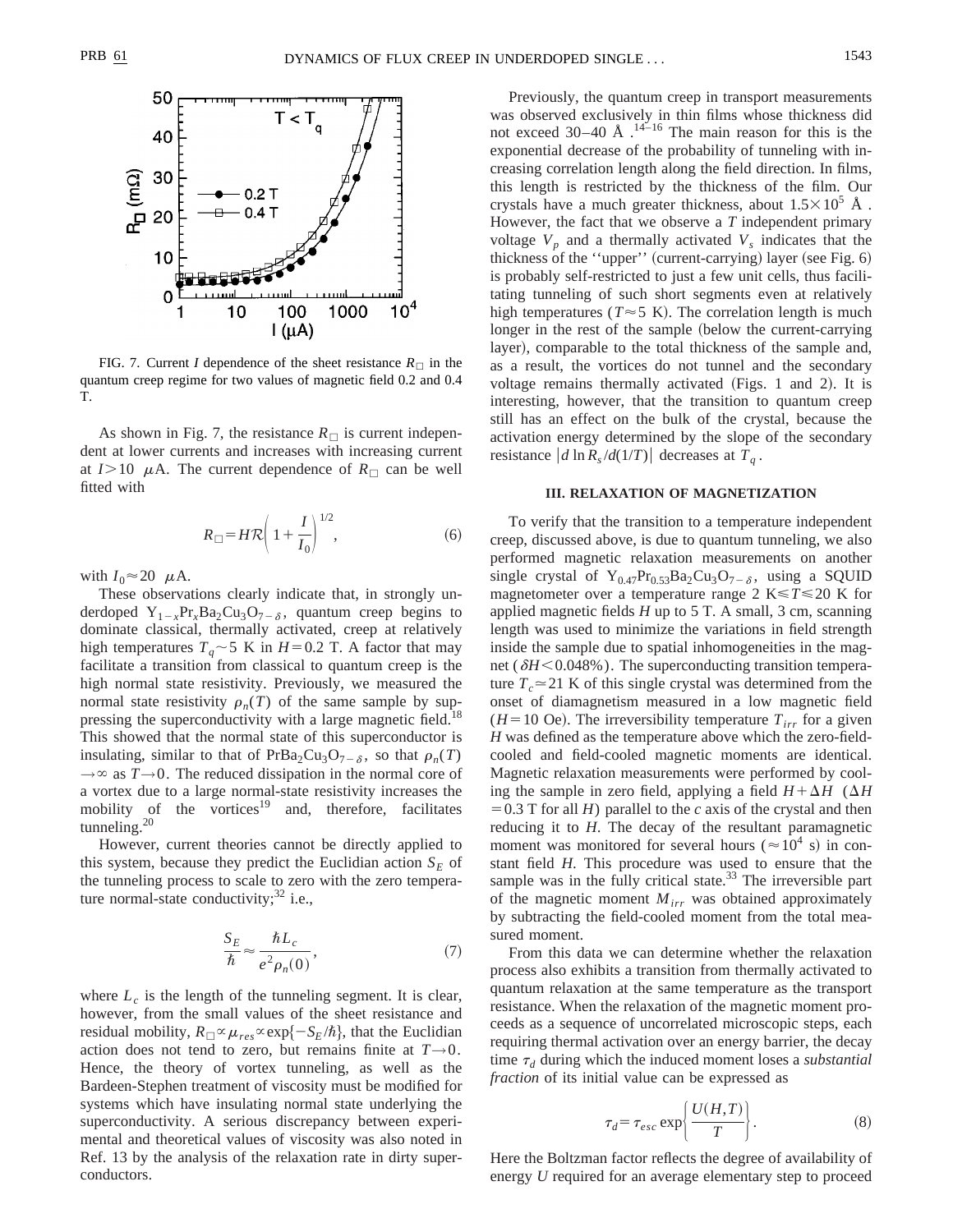and is essentially independent of the physics of the relaxation process. The pre-exponential factor  $\tau_{esc}$  is a measure of how rapidly the relaxation would proceed, had it not been limited by the unavailability of thermal energy. We call  $\tau_{esc}$  an *escape time* to distinguish it from the microscopic attempt time  $\tau_a$  which characterizes the period of vibration of the vortex inside a pinning well. The escape time depends on the size of the sample and may depend as well on the magnetic field and temperature. Factorization of the decay time given by Eq.  $(8)$ is meaningful as long as the Boltzman factor  $exp(U/T) \ge 1$ , so that it dominates the temperature and field dependence of  $\tau_d$ . Since the activation energy vanishes near  $T_c$ , the definition of  $\tau_d$  can be specified further by taking a linear *T* dependence of the effective barrier:

$$
U(H,T) \approx U_0(H) \left(1 - \frac{T}{T_{cr}}\right),\tag{9}
$$

where  $T_{cr}$  is the temperature at which the effective activation energy vanishes. It is commonly taken to be equal to the critical temperature, but may be smaller than  $T_c$  and close to the irreversibility temperature. Thus, the decay time has the form

$$
\tau_d = \tau_{esc} \exp\bigg\{ U_0(H) \bigg( \frac{1}{T} - \frac{1}{T_{cr}} \bigg) \bigg\}.
$$
 (10)

We want to emphasize that Eq.  $(8)$  is more general than any particular dynamic model of the relaxation process driven by fluctuations. Therefore, it can also be obtained within the commonly used model in which the relaxation is described as a decay of the average supercurrent *J* determined by current-dependent activation energy  $U(J, B, T)$ :

$$
\frac{dJ}{dt} = -K \exp\left(-\frac{U(J, H, T)}{T}\right).
$$
 (11)

Since  $U(J)$  increases with decreasing current, this equation can be integrated by the method of steepest descent:

$$
Kt = \int_{J}^{J_c} dJ' \exp\left\{\frac{U(J')}{T}\right\} \approx \frac{T}{|dU/dJ|} \exp\left\{\frac{U(J)}{T}\right\}.
$$
 (12)

All unknown parameters can be absorbed into one  $\tau_{esc}$  so that an approximate solution of Eq.  $(11)$  has the form

$$
\frac{U(J,H,T)}{T} = \ln\left(\frac{t}{\tau_{esc}}\right),\tag{13}
$$

from which Eq.  $(8)$  immediately follows. Equation  $(13)$  was obtained earlier $34$  by a more circuitous derivation.

With  $U(J)$  given by the collective creep model,<sup>22</sup>

$$
U(J,H,T) = \frac{U(H,T)}{\nu} \left[ \left( \frac{J_c}{J} \right)^{\nu} - 1 \right],\tag{14}
$$

Eq.  $(13)$  gives the following time dependence of *J*:

$$
J(t) = J_c \left( 1 + \nu \frac{T}{U} \ln(t/\tau_{esc}) \right)^{-1/\nu}.
$$
 (15)

On the other hand, for an arbitrary  $U(J)$  in Eq. (13), the initial decay  $(J_c - J \ll J_c)$  is linear in logarithm of time (Kim-Anderson formula):



FIG. 8. Time *t* dependence of the relaxation of the irreversible magnetic moment *Mirr* measured at different temperatures in a magnetic field  $H=0.8$  T. To avoid clutter, only a few representative curves are shown.

$$
J(t) = J_c \left[ 1 - \left(\frac{T}{U}\right) \ln \frac{t}{\tau_{esc}} \right],\tag{16}
$$

where  $U = J_c |dU/dJ_c|$ , the critical current is determined by the condition  $U(J_c)=0$ , and it is assumed that  $dU/dJ$  $=$  const at  $J=J_c$ .

Due to the slowness of relaxation, the decay time  $\tau_d$  cannot be directly determined by monitoring the relaxation of the induced moment until it loses a substantial fraction of the initial value. An alternative method is to estimate the decay time by extrapolating the initial decay of  $J(t)$  to lower current values. Specifically, when the initial decay is described by Eq. (16), we define  $\tau_d$  from the condition  $J(\tau_d)=0$ . Comparing this definition with the collective creep formula, Eq. (15), we see that the so-defined  $\tau_d$  corresponds to a decay to the level of  $J_c/(1+\nu)^{1/\nu}$ . The current density *J* can be experimentally determined by the irreversible part of the magnetic moment  $M_{irr}(t) \propto J(t)$ .

Representative semilog plots of  $M_{irr}(t) \propto J(t)$  as a function of time *t* for several temperatures measured in a field  $H=0.8$  T are shown in Fig. 8. Within a decade of time  $10<sup>3</sup>$  $-10<sup>4</sup>$  s, the relaxation curves can be well fitted to

$$
M_{irr} = a - b \ln(t/t_0),\tag{17}
$$

where  $t_0$  is an arbitrary unit of time. The decay time for which  $M_{irr}(\tau_d)=0$  is then given by

$$
\tau_d = t_0 \exp\left\{\frac{a}{b}\right\}.
$$
 (18)

With this definition,  $\tau_d$  is universal and does not depend on the choice of  $t_0$ .

Figure 9 shows the decay time calculated according to Eq.  $(18)$  and plotted against the inverse temperature for different values of magnetic field. A comparison of these data with  $\tau_d(T)$  given by Eq. (10) allows us to determine whether the relaxation crosses over from activated to nonactivated dependence, and at what temperature. At higher temperatures, indeed, the data display an Arrhenius dependence with a slope *d* ln  $\tau_d$ /*d*(1/*T*) decreasing with increasing field. This trend is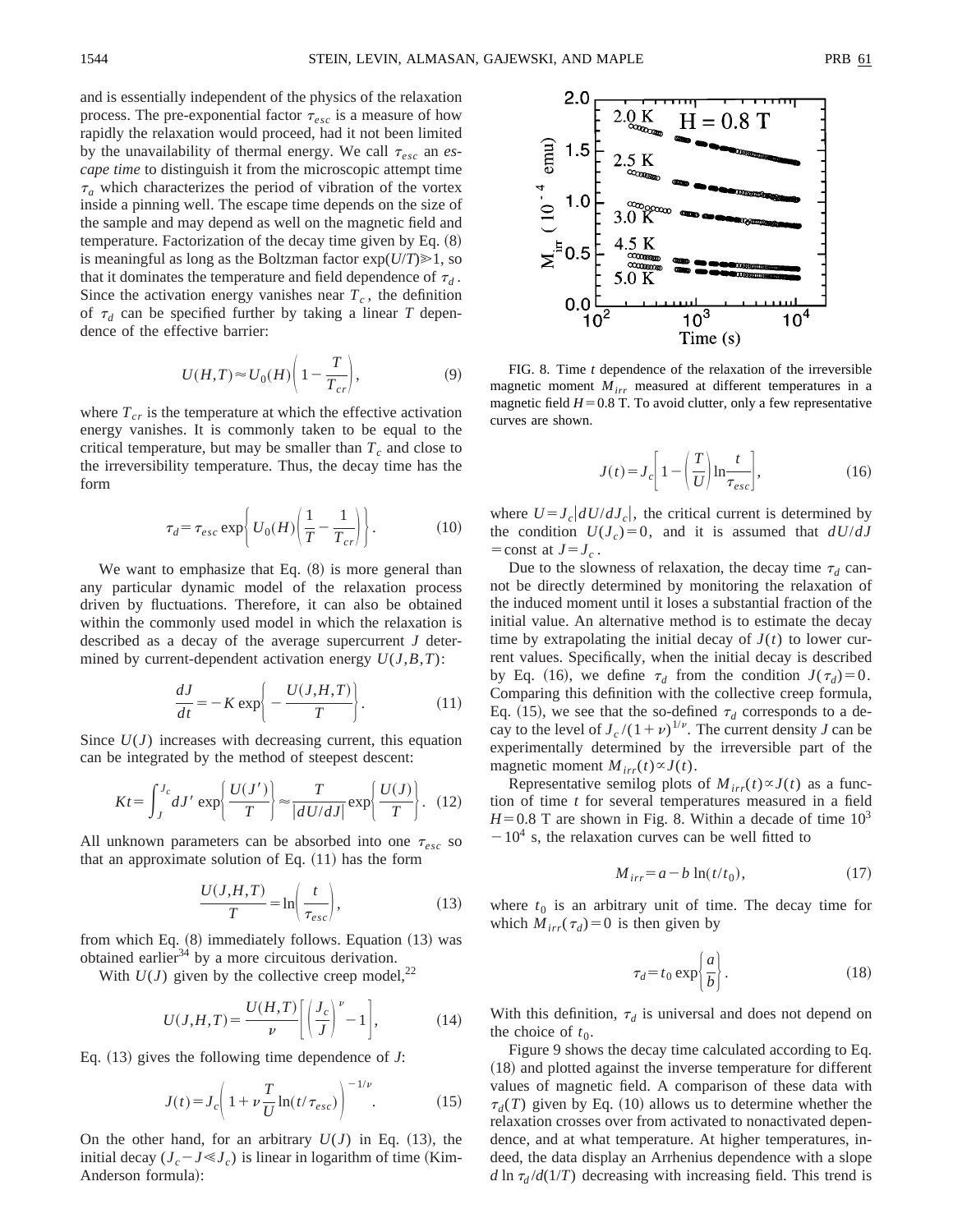

FIG. 9. Decay time  $\tau_d$  vs  $1/T$  for several values of magnetic field  $(H=0.1, 0.2, 0.6, 0.8,$  and 1.2 T). The slope decreases with increasing field. The straight line extrapolations of the Arrhenius type dependence converge at  $T_{cr} \approx 19$  K and  $\tau_d = \tau_{esc} \approx 1$  s. The saturation of  $\tau_d$  at the level  $10^{11} - 10^{12}$  s is due to quantum creep.

consistent with the field dependence of the activation energy in transport measurements, Fig. 1.

It is important to note that the values of the activation energy determined by the slopes *d*  $\ln \tau_d / d(1/T)$  are not universal and depend on the criterion used to define the decay time [see Eq. (13)]. However, the pre-exponential factor  $\tau_{esc}$ is universal and can be determined by the extrapolation of the Arrhenius dependence of  $\tau_d(T)$  to the temperature  $T_{cr}$ . Indeed, a linear extrapolation of the data in the activated region to higher temperatures (straight lines in Fig. 9) shows that the lines converge at  $T_{cr} \approx 19 \text{ K}$  (which is consistent with the value of  $T_c$  or  $T_{irr}$ ). The point of convergence corresponds to  $\tau_d = \tau_{esc} \approx 1$  s. This is an extremely large characteristic time of relaxation in comparison with the attempt time which is typically assumed to be of the order of  $10^{-9} - 10^{-12}$  s. The value of the escape time can be estimated from the following consideration. The decay of the induced moment occurs when vortices leave the sample.<sup>35</sup> Over long times (in comparison with the microscopic time scale) any type of rearrangement of vortices reduces to diffusion. Correspondingly, the escape time can be estimated as the time required for a vortex to diffuse from the bulk to the outer edge of the sample:

$$
\tau_{esc} \sim \frac{R^2}{\mathcal{D}_V} \sim \frac{R^2}{\omega_a l_a^2} = \frac{R^2 m^*}{\hbar},\tag{19}
$$

where  $R$  is the characteristic size of the sample in the direction of diffusion (in the *a-b* plane in our case), and  $\mathcal{D}_v$  is the diffusion coefficient determined by the attempt frequency  $\omega_a$ and the average elementary vortex hopping distance  $l_a$ . With  $\tau_{esc}$  <sup>1</sup> s and  $R^2$  ~ 10<sup>-2</sup> - 10<sup>-3</sup> cm<sup>2</sup> (for the crystal we measured), Eq. (19) gives  $D_v \sim 10^{-2} - 10^{-3}$  cm<sup>2</sup>/s. This value of  $\mathcal{D}_v$  is consistent with an elementary step of the order of the correlation length  $l_a \sim 100$  Å and  $\omega_a \sim 10^{10}$  $-10^{9}$  s<sup>-1</sup>. We define the effective mass  $m^*$  of a segment of the vortex line through the uncertainty principle,  $\omega_a$ 

 $\sim \frac{\hbar}{m^*} l_a^2$ . With these estimates, the effective mass of the diffusing vortex segment is  $10^2 - 10^3$  times the electron mass.

#### **Quantum creep**

At lower temperatures, the decay time saturates at a roughly temperature- and field-independent level (Fig. 9). The crossover temperatures  $T_q(H)$  from transport (Fig. 1) and magnetic relaxation  $(Fig. 9)$  measurements are very close in spite of a very large difference in the currents involved in these measurements. The fact that the transition to a temperature independent dissipation takes place in both transport and magnetic relaxation processes, and at approximately the same temperature in a given field, indicates that both phenomena have a common origin.

In the regime of quantum relaxation, the relaxation rate is limited by the probability of tunneling as determined by the Euclidian action  $S_F$ . Similar to Eq.  $(11)$ , the relaxation rate of the supercurrent can be expressed in terms of the current dependent  $S_E(J)$ :

$$
\frac{dJ}{dt} = -K \exp\left(-\frac{S_E(J,H)}{\hbar}\right),\tag{20}
$$

which has a solution similar to Eq.  $(13)$ :

$$
\frac{S_E(J)}{\hbar} = \ln\left(\frac{t}{\tau_{esc}}\right). \tag{21}
$$

Provided that  $dS_E/dJ = \text{const}$  at  $J_c$ , where  $J_c$  is determined by the condition  $S_E(J_c)=0$ , the initial decay has the same linear in logarithm of time dependence as in the classical case [see Eq.  $(17)$ ]; i.e.,

$$
J(t) = J_c \left( 1 - \frac{\hbar}{S_0} \ln \frac{t}{\tau_{esc}} \right),\tag{22}
$$

where  $S_0 \equiv J_c |dS_E/dJ_c|$ . The decay time determined by the extrapolation of Eq. (22) to  $J(\tau_d)=0$  is given by

$$
\tau_d = \tau_{esc} \exp\left\{\frac{S_0}{\hbar}\right\}.
$$
 (23)

The value of the escape time should be similar to that in the classical regime since it is determined by the diffusion uninhibited either by the lack of the thermal energy, or by the small tunneling probability. Therefore, we can estimate  $S_0$  from the data of Fig. 9:

$$
\frac{S_0}{\hbar} = \ln \left( \frac{\tau_d}{\tau_{esc}} \right) \approx 25. \tag{24}
$$

This value is comparable, but somewhat smaller than those reported for other systems.<sup>13</sup>

# **IV. SUMMARY AND SPECULATIONS**

We have observed quantum creep in underdoped  $Y_{1-x}Pr_xBa_2Cu_3O_{7-\delta}$  crystals using both transport and magnetic relaxation measurements. The transition to quantum creep is preceded by a coupling transition which leads to non-Ohmic dissipation. The evidence presented in previous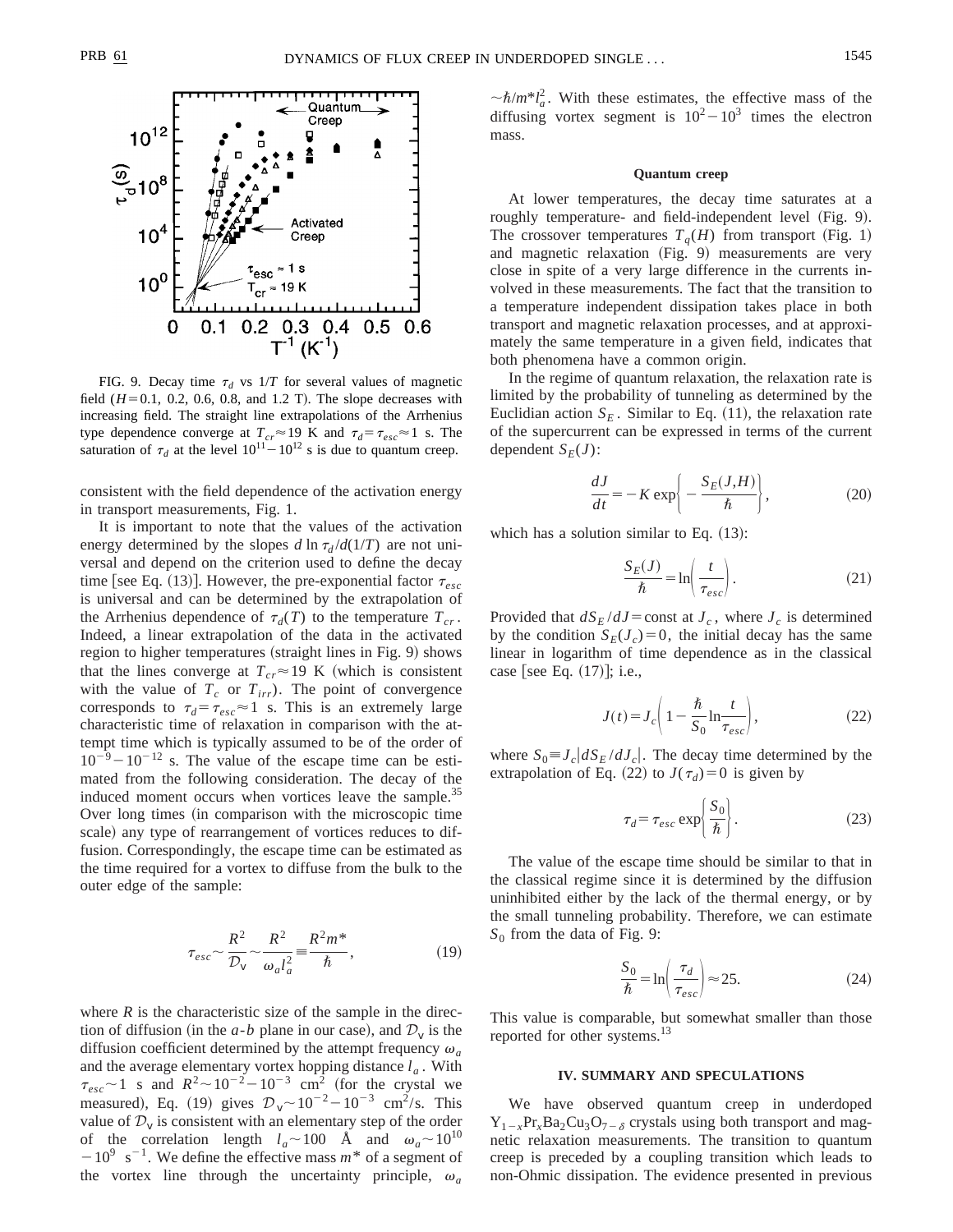sections leads us to a picture of the current density distribution shown in Fig. 6. Most of the transport current is confined to a very thin layer below the current contacts. This current-carrying layer is decoupled from the rest of the crystal, where the vortices are mostly undisturbed by the current and are coherent over a macroscopically long distance, perhaps comparable to the thickness of this ''dormant'' layer which is practically the same as the thickness of the sample.

The transition from thermally activated to temperature independent dissipation takes place only in the currentcarrying layer. The relatively large tunneling probability which makes possible the observation of this crossover at  $T \approx 5$  K in these crystals is due to very short tunneling segments, large normal state resistivity, and a large current density. In the rest of the sample, the vortices are much longer and their tunneling is suppressed, as manifested by activated *T* dependence of the secondary voltage down to the lowest temperature. This is consistent with the fact that quantum creep was previously observed only in transport experiments on ultrathin films and multilayers with a thickness no more than 30–40 Å .

Magnetic relaxation measurements substantiate that this *T*-independent resistance is due to quantum creep. The decay time of the magnetic moment becomes *T*-independent at approximately the same temperatures (in a given magnetic field) as in transport (see Figs. 1, 2, and 9). We also determined the characteristic relaxation time  $\tau_{esc}$  which turns out to be very large,  $\sim$  1 s, in comparison with the microscopic attempt time.

While the finding of nonvanishing resistance at  $T\rightarrow 0$  in a crystal and its correlation with nonvanishing magnetic relaxation rate is important and has never been observed before, our results also raise another important question. In the normal and mixed state *above* the temperature of the coupling transition  $T^*$ , the crystals of  $Y_{1-x}Pr_{x}Ba_{2}Cu_{3}O_{7-\delta}$  are not very anisotropic. In the sample with the length  $L \approx 1$  mm and thickness  $D \approx 0.015$  mm, the ratio  $V_p/V_s \sim 2$  [see the inset to Fig.  $2(a)$ , so that the transport current fills fairly uniformly the whole cross section. On the other hand, the transition to quantum creep indicates that below  $T_q$  the current-carrying volume collapses into a thin layer, possibly just a few unit cells thick. This favors the quantum creep for two reasons: minimum length of the vortex segments and maximum current density which reduces the height of pinning barriers. This opens the question of the nature of such a drastic selfchanneling of the transport current.

A possible answer to this question is related to the non-Ohmic, current-dependent resistive anisotropy. This can be illustrated by the following qualitative dimensional considerations. According to local electrodynamics, in the sample with thickness  $D$  (the inset to Fig. 1), the transport current mostly flows within a layer of thickness  $D_{eff}$ :<sup>36</sup>

$$
D_{eff} \approx \frac{D}{\eta}; \quad \eta \equiv \frac{\pi D}{L} \left( \frac{\rho_c}{\rho_{ab}} \right)^{1/2}; \quad \eta > 1. \tag{25}
$$

If the effective anisotropy increases with increasing current density *j* then the transport current exhibits a tendency to channel itself into an increasingly narrow layer as follows. Let us assume that to the lowest order in *j*, the anisotropy can be written as

$$
\eta \approx \eta_0 \left( 1 + \frac{j^2}{j_0^2} \right),\tag{26}
$$

where

$$
j = \frac{I}{D_{eff}},\tag{27}
$$

and *I* is the total current. Combining Eqs.  $(25)$ – $(27)$ , we obtain the following equation for the effective thickness of the current distribution:

$$
D_{eff} = \frac{D}{\eta_0 \left(1 + \frac{I^2}{D_{eff}^2 j_0^2}\right)}.
$$
 (28)

This equation has the solution

$$
D_{eff} = \frac{D}{2 \eta_0} \left[ 1 + \sqrt{1 - \frac{I^2}{I_{ins}^2}} \right],
$$
 (29)

where  $I_{ins} = Dj_0/2\eta_0$ . As the total current *I* increases,  $D_{eff}(I)$  *gradually* decreases until it reaches half of its zero current value  $D/\eta_0$  at  $I = I_{ins}$ . For  $I > I_{ins}$ , Eq. (28) does not have a real solution except  $D_{eff} = 0$ . Thus,  $I_{ins}$  is a threshold of instability [the corresponding value of  $\eta_{ins} = \eta(I_{ins})$  $= 2 \eta_0$ . For  $I > I_{ins}$  there is no stable current distribution with macroscopic thickness. The current-carrying layer compresses itself until it is a few unit cells thick, or until the current density approaches the critical value. The existense of such an instability would have significant implications for our understanding of the electrical transport in layered superconductors and their applications.

## **ACKNOWLEDGMENTS**

This research was supported at K.S.U. by the National Science Foundation under Grant Nos. DMR-9601839 and DMR-9801990, and at U.C.S.D. by U.S. Department of Energy under Grant No. DE-FG03-86ER-45230.

- <sup>3</sup>N. Y. Fogel, V. G. Cherkasova, O. A. Koretzkaya, and A. S. Sidorenko, Phys. Rev. B 55, 85 (1997).
- 4H. Safar, P. L. Gammel, D. A. Huse, S. N. Majumdar, L. F.

Schneemeyer, D. J. Bishop, D. Lopez, G. Nieva, and F. de la Cruz, Phys. Rev. Lett. **72**, 1272 (1994).

- <sup>5</sup>R. Busch, G. Ries, H. Werthner, G. Kreiselmeyer, and G. Saemann-Ischecnko, Phys. Rev. Lett. **69**, 522 (1992).
- 6H. Safar, E. Rodriguez, F. de la Cruz, P. L. Gammel, L. F. Schneemeyer, and D. J. Bishop, Phys. Rev. B 46, 14 238 (1992).

<sup>&</sup>lt;sup>1</sup> I. Giaever, Phys. Rev. Lett. **15**, 825  $(1965)$ .

 $2$ W. R. White, A. Kapitulnik, and M. R. Beasley, Phys. Rev. Lett. **66**, 2826 (1991).